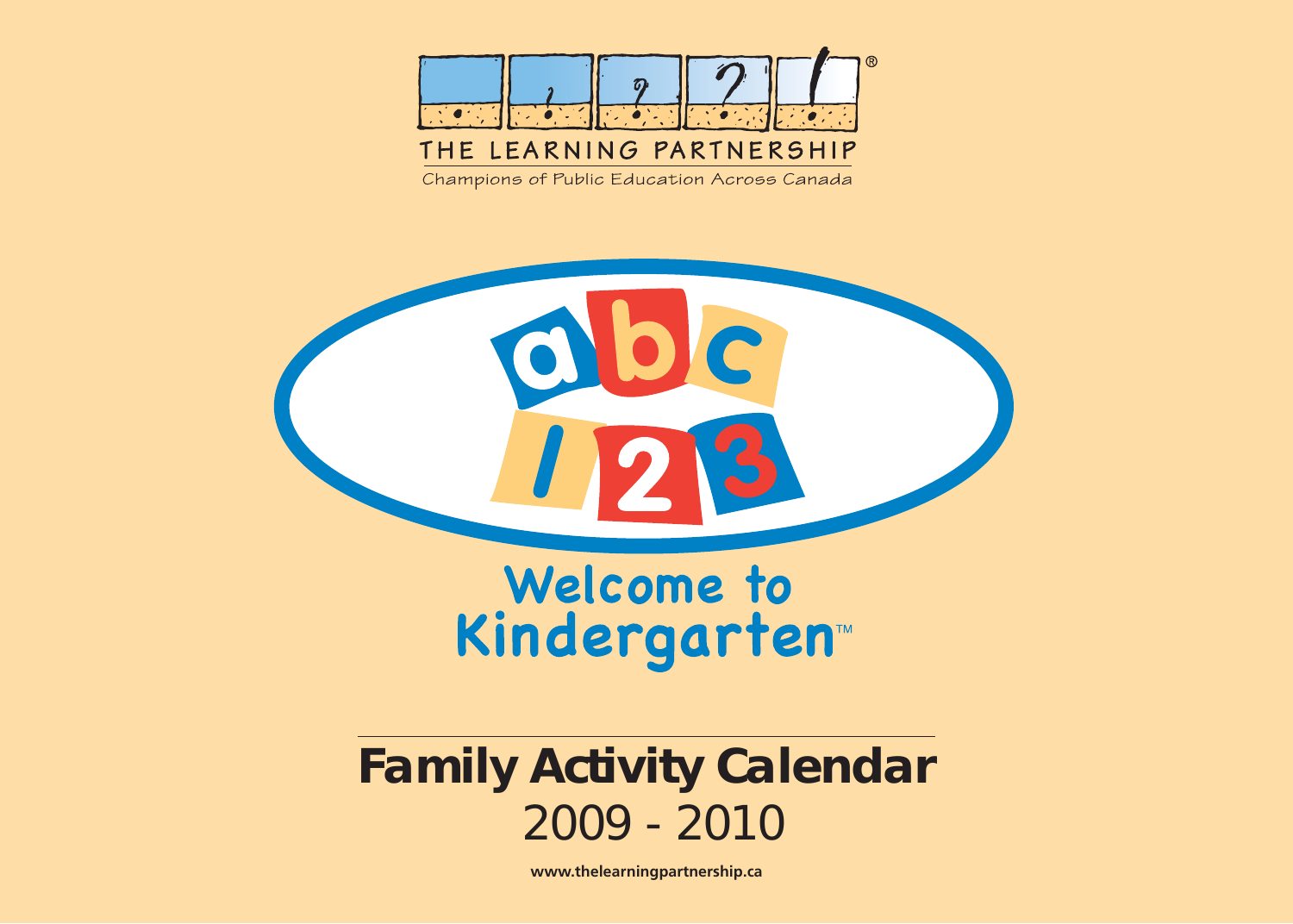

www.thelearningpartnership.ca

T his year more than 75,000 families from across Canada will participate in The Learning Partnership's Welcome to Kindergarten™ program – an early years initiative supporting pre-school children and their families.

The year before and when a child starts school is an exciting and sometimes stressful time for children and their parents. This Welcome to Kindergarten™ calendar was developed to help families get ready for the child's transition into formal schooling.

For each calendar month, family activities are suggested that are fun and will help the child develop understandings that are the foundation of reading.

We, at The Learning Partnership, hope that our Welcome to Kindergarten™ calendar of activities will be used by parents and caregivers to help children develop curiosity, imagination and confidence as they begin to prepare for their adventures in learning.

# DID YOU KNOW?

- You are not alone. There are people and places in your community where you can get help finding books and toys for enjoyable language learning.
	- Public library
	- School library
	- Pre-school programs, early years centres, family and other community/resource centres.
	- Neighbours and other parents
	- Websites e.g. www.parentscanada.com
- When children play "Let's Pretend" they practise the skills of carrying on a conversation, getting others to do what they want, cooperating and listening to what others are saying. They also imitate different ways people talk. For example, the vocabulary and tone of the doctor, the store cashier and the teacher are all slightly different. It is amazing how accurately children can capture the mood and intention of the various speakers. Just listen in when your child is playing parent and you will hear what you sound like to your child.
- Always encourage and praise your child's attempts.
- Get your pre-school child a library card. Go regularly to the public library and explore the children's section together.

# ACTIVITIES

#### Activities with Magnetic Letters and Numbers

Talking about letters and numbers and doing activities will help your child develop number and letter awareness. Help your child to:

- Sort the letters and numbers into different groups e.g. by colours, letters and numbers your child can or can't name.
- Count them. "How many are in each pile?" "How many altogether?"
- Find letters from your child's name. Put these letters on the refrigerator.
- Match the magnetic letters to the letters and numbers in books, magazines, newspapers.

#### Playdough

Activities with playdough will help children develop the finger control and coordination they need for writing. To make playdough you need: 2 1/2 cups flour (625 ml), 1/2 cup salt (125 ml), 2 teaspoons (2 ml) cream of tartar or alum, 2 cups boiling water (500 ml), 2-3 tablespoons oil (30-45 ml), 2 packages unsweetened kool-aid. This recipe will make 8 small balls of playdough.

- 1. Combine the ingredients together.
- 2. Stir well.
- 3. Knead the dough and it is ready to use.
- 4. Store it in a covered plastic container or zip-lock bag.

Encourage your child to:

- Take a ball of playdough and explore the feel of it by squishing, rolling, flattening.
- Make different shapes and patterns with the playdough using cookie cutters, rolling pin, forks, popsicle sticks.
- Roll and make small balls and worm shapes with the playdough.
- Use the playdough to make shapes, letters and numbers.

#### Activities with Crayons, Paper, Glue, Scissors

Art activities will help your child develop the finger control and coordination they need for writing.

- Encourage your child to draw pictures with thick crayons or markers.
- Let your child cut out pictures from old magazines and newspapers.
- Glue favourite pictures to paper.
- Praise your child's art and post it for everyone to see.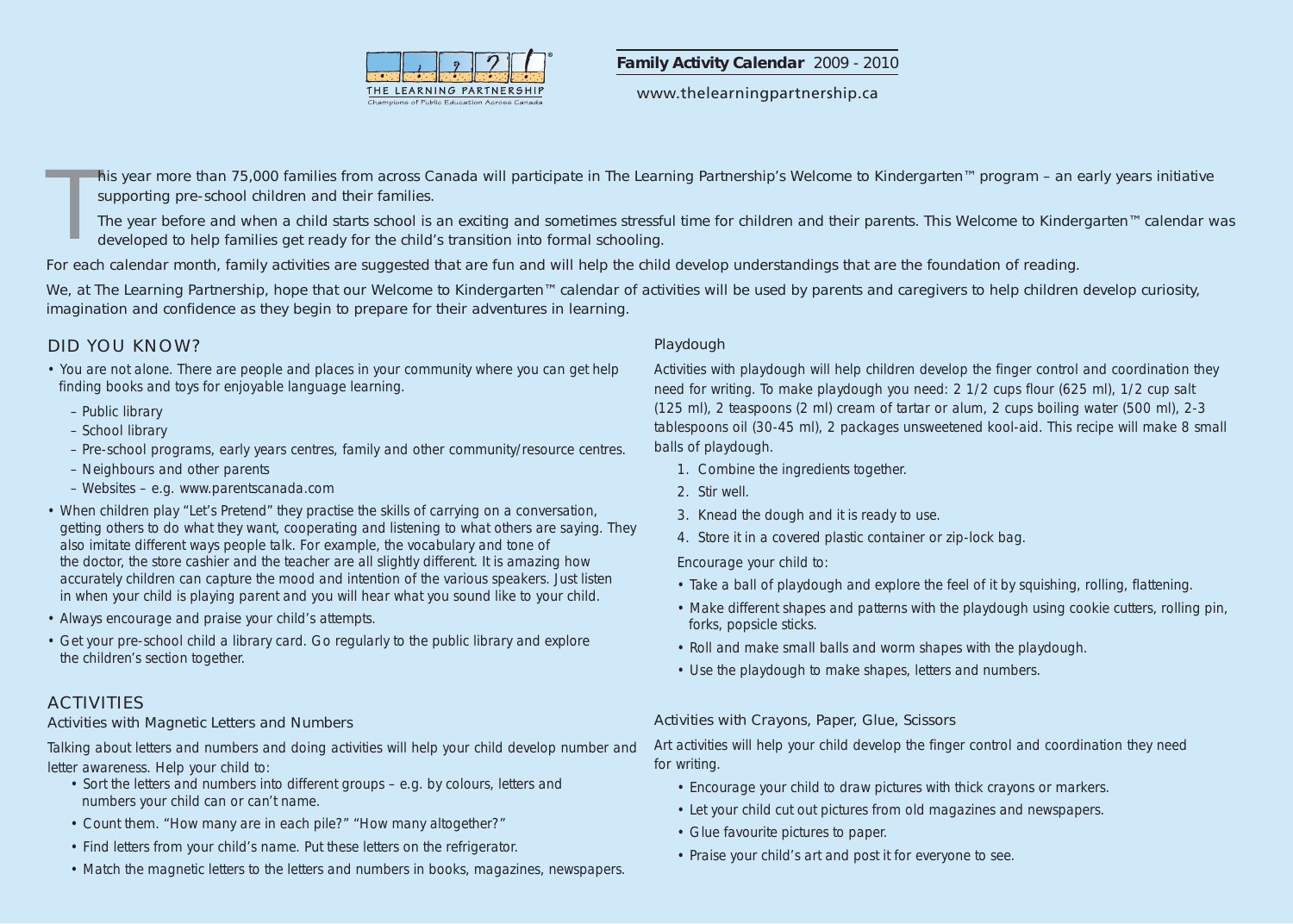

www.thelearningpartnership.ca



Learning to read is one of the most important gifts we can give our children. It opens up a world of information, imagination and success. It is never too early to begin building a foundation for reading by talking to children, playing with them, telling stories and reading with them.

If English is your second language, don't be afraid to speak in your first language. The important thing is for your child to learn language. Once children are in pre-school or kindergarten, they will pick up another language rapidly when they need to use it.

As you and your child progress through the calendar, keep in mind that you can use each month's suggestions as often as you like. Feel free to repeat your favourites and bounce from month to month for fun! Once an activity has been completed, try recording it together on the calendar under the appropriate day to give your child a sense of accomplishment and to discuss what he or she has learned with others.

#### There are four building blocks that make up the foundation for reading and writing.



#### READING BEGINS WITH TALKING AND LISTENING

Children who become good readers are children who are good talkers. That is, they have a big vocabulary and are able to talk in sentences.



#### STORIES AND BOOKS: THE BACKBONE OF EARLY READING

When children listen to stories either from books or through storytelling, they come to understand such things as the beginning, middle and end; they broaden their understanding of the different ways people act and speak; they learn to predict an outcome; they learn to follow a sequence of events and pick out important details. These are some of the main skills needed for reading.



#### PLAY AND LANGUAGE

Children's play is one of the most important ways children learn language. Most parents see the value in playing language games but do not realize that make-believe play is one of the most important activities for the development of language. This is not only true of listening and speaking, but of reading and writing as well.



#### READING AND WRITING ARE ALL AROUND

Reading and writing are everywhere in any child's world. Seeing adults read and write in everyday life helps children understand the importance of these skills in getting along in the world. Being unable to read and write is one of the biggest barriers to successful living.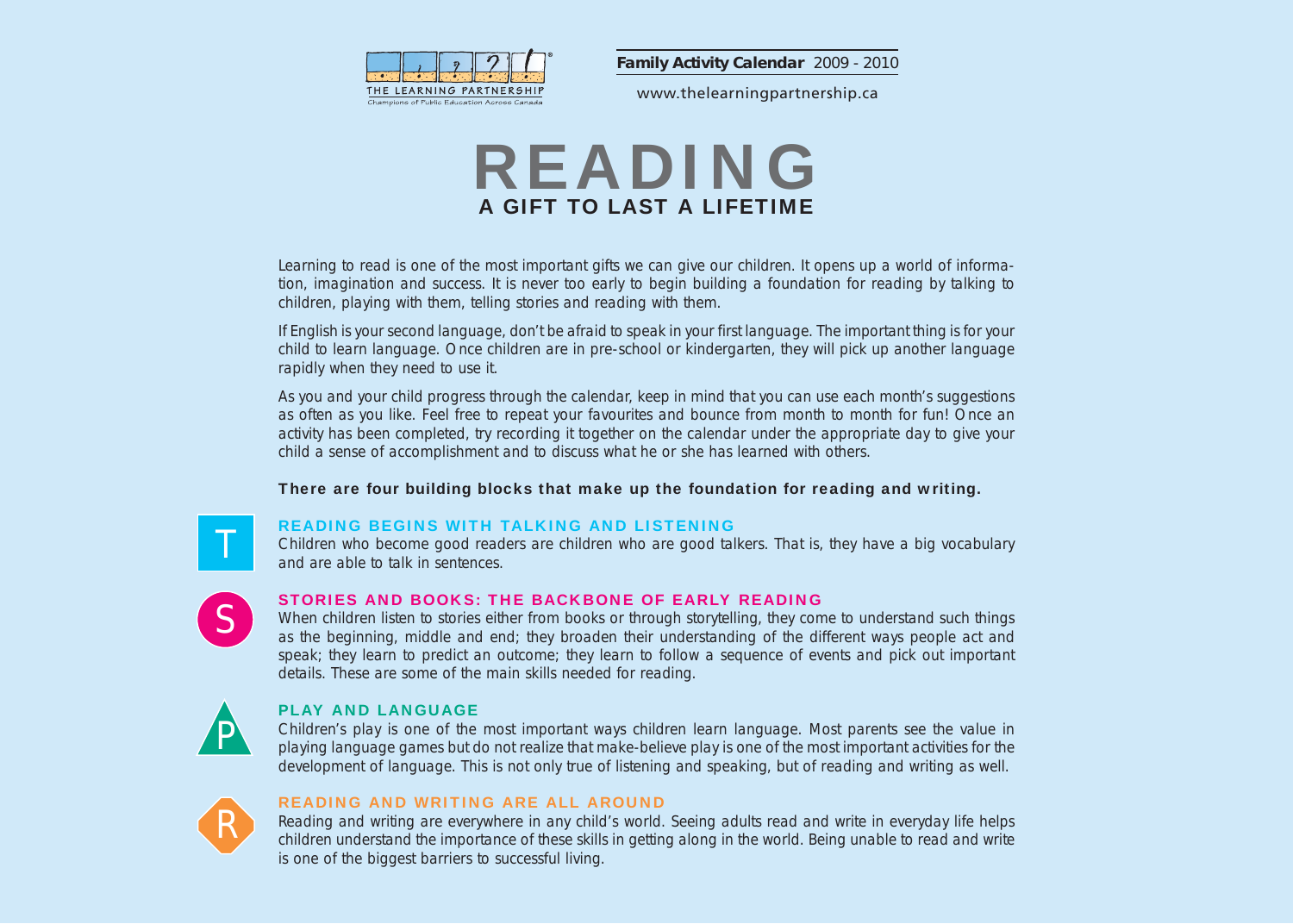

www.thelearningpartnership.ca





#### Week 1

Play games matching letters of the alphabet. Read alphabet books. Make your own alphabet books using your child's suggestions of objects for each letter – e.g. M is for motorboat.

#### Week 2

Talk with your child about the day's activities or about plans for the following day – e.g. "What should we do at the park tomorrow?"

#### Week 3

Play word and sound games – e.g. "How many words do you know that start with the same sound as your name?"

### Week 4

Ask your child to tell you a story about a picture that she/he has made.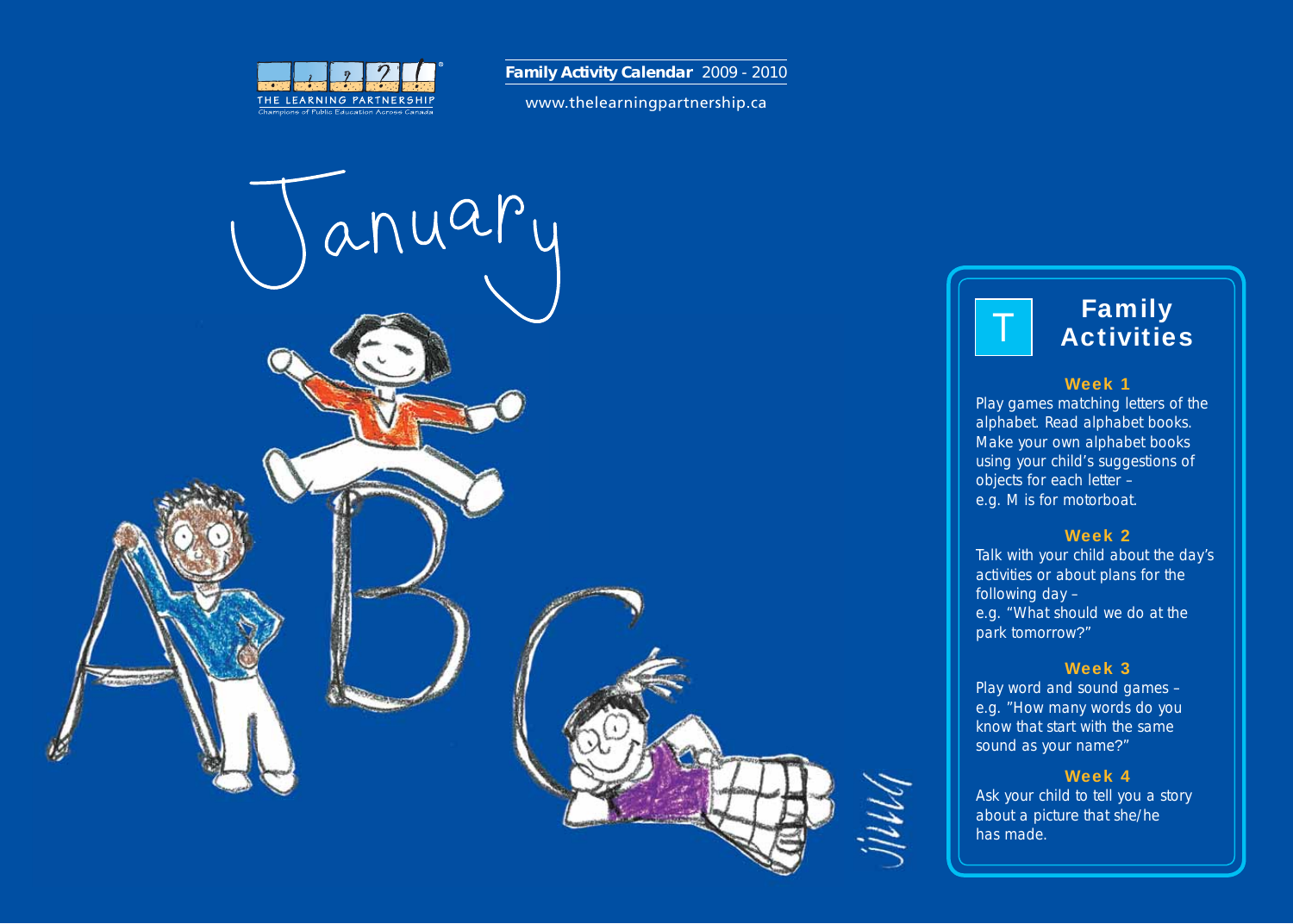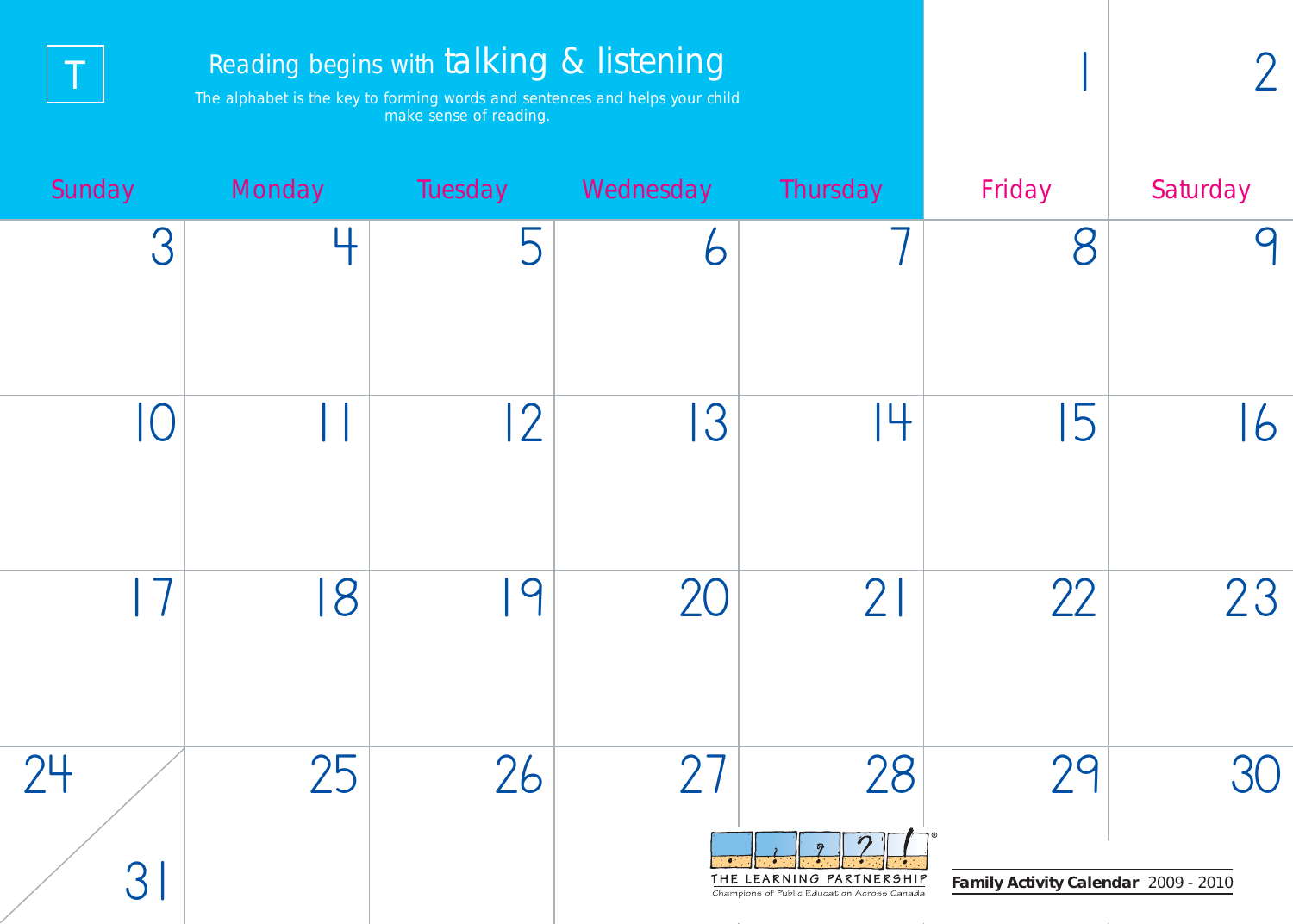

www.thelearningpartnership.ca



#### Week 1

As you read a storybook with your child, ask your child to predict:

- "What do you think will happen next?"
- "How do you think Baby Bear felt when he saw the porridge was all gone?"
- "What is your favourite part of the story?"
- $-$  "Why?"

#### Week 2

Talk about other ways that the story could end. Make up new endings.

#### Week 3

As you reread a favourite book together, make your child aware of the letters of the alphabet.

Point out words that begin with the same letter.

Find words that begin with the same letter as the child's name.

Find rhyming words.

# Week 4

Have your child find the magnetic letters that will make favourite words from a book. Put the letters of the word on the refrigerator.

le fruary

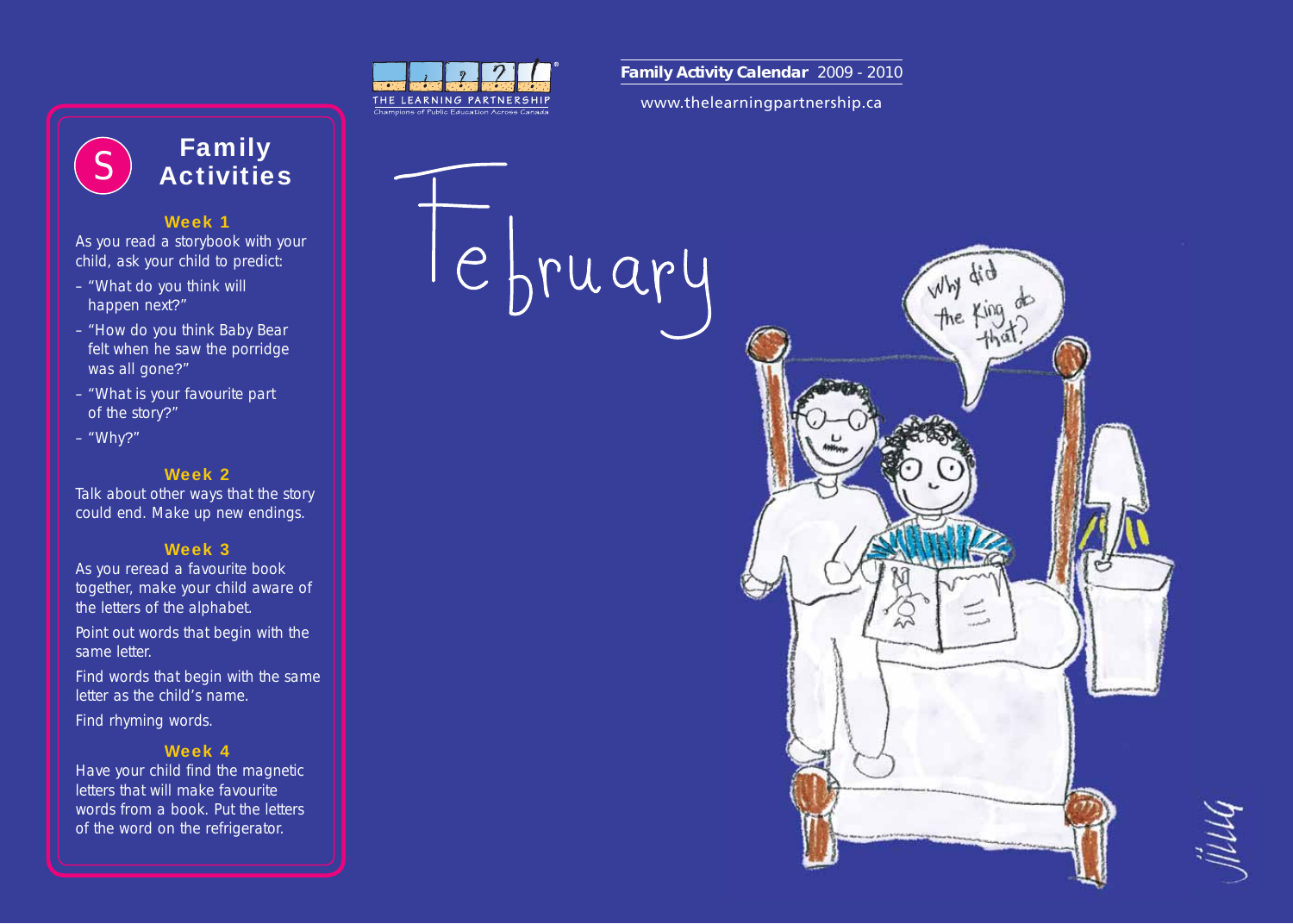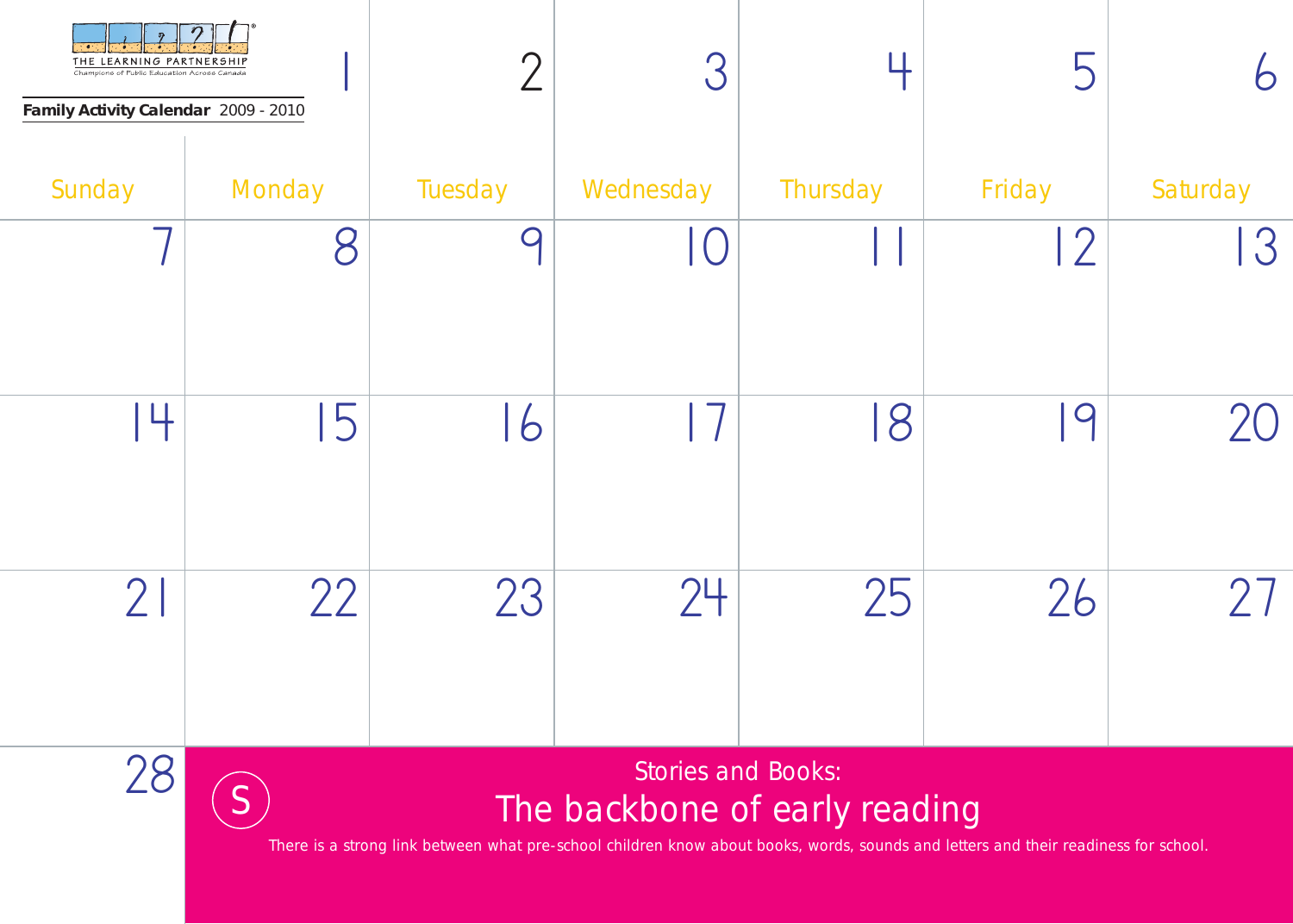

www.thelearningpartnership.ca



# Family **Activities**

#### Week 1

Show your child that you approve of pretend play and encourage imaginative play by joining in.

## Week 2

Have a box of props including old clothes, hats, scarves, capes, shoes and other items that encourage your child to dress up and pretend to be a character from a favourite book or TV program.

#### Week 3

Use puppets to encourage conversation. After reading a story, have puppets available for you and your child to retell the story together.

### Week 4

Sing favourite songs and suggest changing the lyrics – e.g. *Ten In The Bed* – "Maybe we can use another word instead of roll-over?"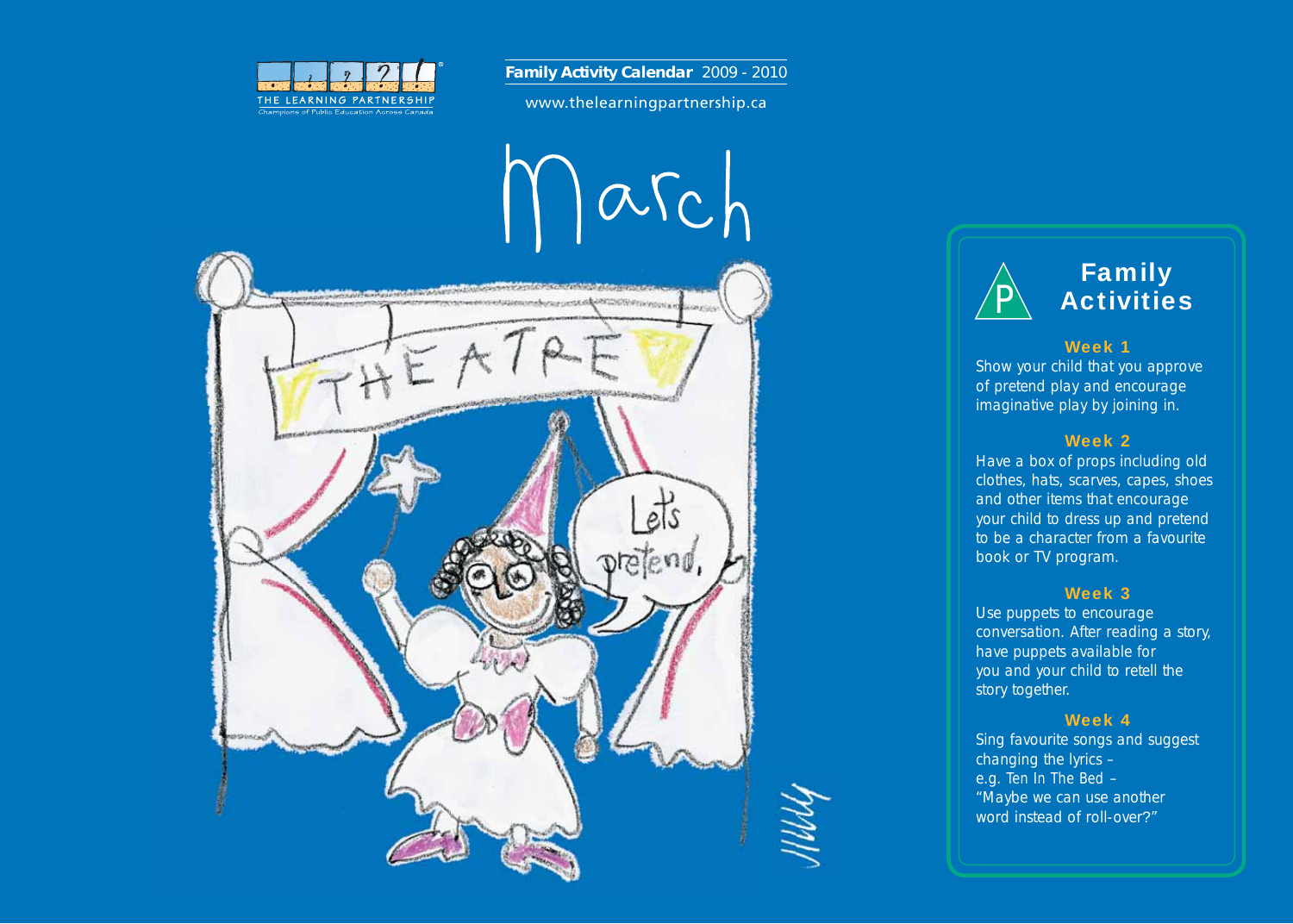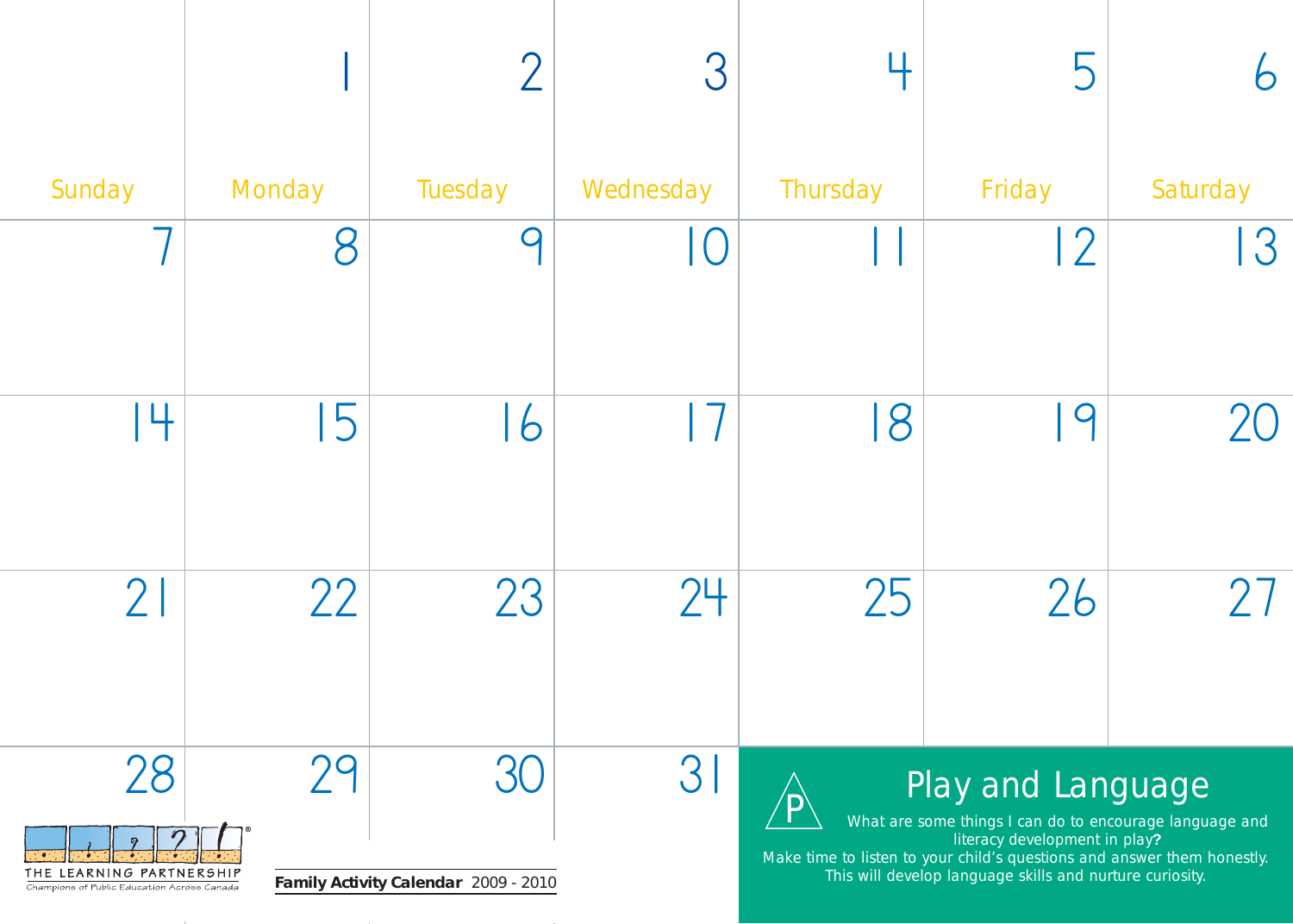

www.thelearningpartnership.ca





#### Week 1

Read out loud as you look at road signs, store flyers, posters in windows, the TV guide, post-it notes, recipes.

#### Week 2

Include your child as you make shopping lists, write notes on a birthday card, print a reminder on a post-it, write an email to a friend.

#### Week 3

Point out messages on the television screen, logos for programs and products, announcements – e.g. warnings on the weather network.

# Week 4

Play board games that use reading and writing – e.g. Lotto, Bingo, Memory.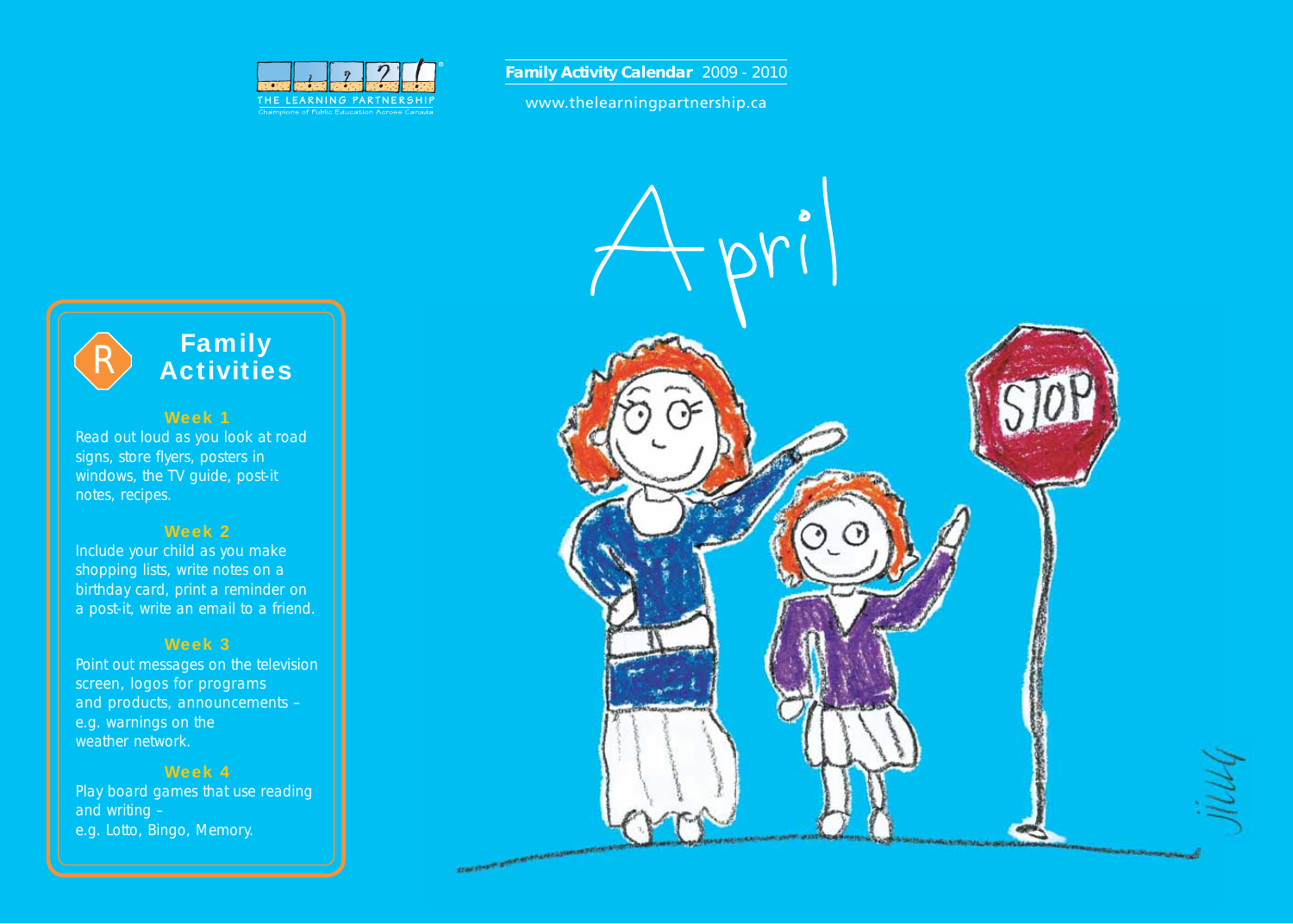| Reading and writing are all around<br>How can I make reading and writing important to my child?<br>Show your child the many ways we get information. Show your child<br>the reading materials that you use in your day-to-day activities -<br>e.g. cookbook, television guide, newspaper, maps. |             |                                      |           |          |                  |           |
|-------------------------------------------------------------------------------------------------------------------------------------------------------------------------------------------------------------------------------------------------------------------------------------------------|-------------|--------------------------------------|-----------|----------|------------------|-----------|
| Sunday                                                                                                                                                                                                                                                                                          | Monday      | Tuesday                              | Wednesday | Thursday | Friday           | Saturday  |
|                                                                                                                                                                                                                                                                                                 |             |                                      |           |          |                  |           |
|                                                                                                                                                                                                                                                                                                 |             | 3                                    | 4         |          |                  |           |
| $\mathbf O$<br>Ć                                                                                                                                                                                                                                                                                | $\mathbf Q$ | $\Omega$                             | $\bigcap$ | $\Omega$ | つつ<br>$\angle$ J | $\bigcap$ |
| y er<br>THE LEARNING PARTNERSHIP<br>Champions of Public Education Across Canada                                                                                                                                                                                                                 | 26          | Family Activity Calendar 2009 - 2010 | 28        |          |                  |           |